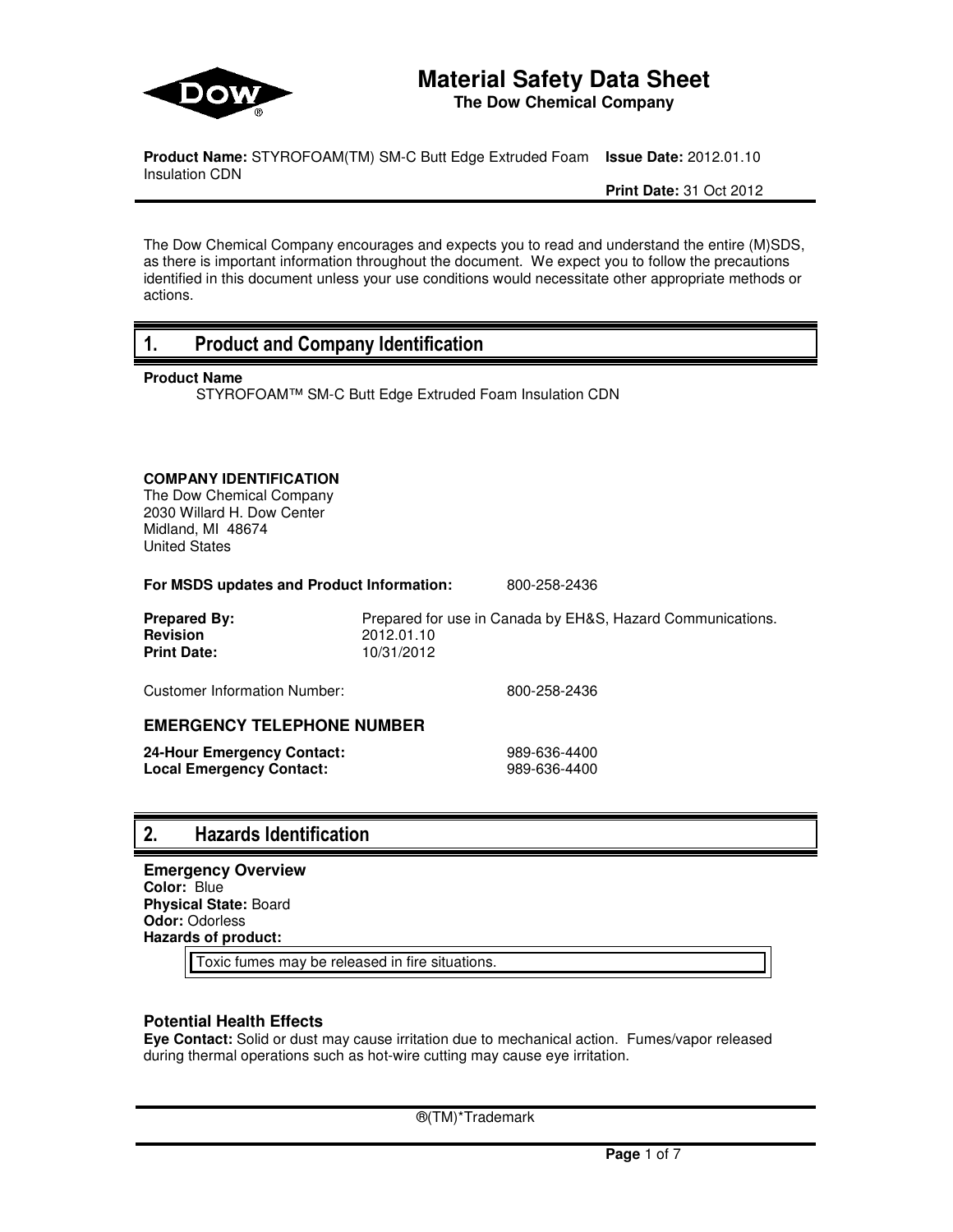**Skin Contact:** Essentially nonirritating to skin. Mechanical injury only.

**Skin Absorption:** Skin absorption is unlikely due to physical properties.

**Inhalation:** Dust may cause irritation to upper respiratory tract (nose and throat). Fumes/vapors released during thermal operations such as hot wire cutting may cause respiratory irritation. Concentrations of the blowing agents anticipated incidental to proper handling are expected to be well below those which cause acute inhalation effects and below exposure guidelines.

**Ingestion:** Swallowing is unlikely because of the physical state. Very low toxicity if swallowed. Harmful effects not anticipated from swallowing small amounts. May cause choking or blockage of the digestive tract if swallowed.

**Aspiration hazard:** Based on available information, aspiration hazard could not be determined. **Birth Defects/Developmental Effects:** Contains component(s) which did not cause birth defects in animals; other fetal effects occurred only at doses toxic to the mother. The component(s) is/are: 1,1,1,2-Tetrafluoroethane. Testing has indicated that normal handling and cutting are unlikely to result in exposure levels sufficient to cause the listed effects.

# **3. Composition/information on ingredients**

| Component                                        | CAS#                  | Amount<br>W/W                                     |
|--------------------------------------------------|-----------------------|---------------------------------------------------|
| 2-Propenenitrile, polymer with<br>ethenylbenzene | 9003-54-7             | $> 60.0 - < 100.0 %$                              |
| Styrene, polymers<br>1,1,1,2-Tetrafluoroethane   | 9003-53-6<br>811-97-2 | $\ge$ = 0.0 - <= 10.0 %<br>$>= 5.0 - \le 10.0 \%$ |

**Amounts are presented as percentages by weight.**

Extruded styrenic polymer foam containing a halogenated flame retardant system.

# **4. First-aid measures**

### **Description of first aid measures**

**Inhalation:** Move person to fresh air; if effects occur, consult a physician.

**Skin Contact:** Wash skin with plenty of water.

**Eye Contact:** May cause injury due to mechanical action. If irritation occurs, Flush eyes thoroughly with water for several minutes. Remove contact lenses after the initial 1-2 minutes and continue flushing for several additional minutes. If effects occur, consult a physician, preferably an ophthalmologist.

**Ingestion:** If swallowed, seek medical attention. May cause gastrointestinal blockage. Do not give laxatives. Do not induce vomiting unless directed to do so by medical personnel.

### **Most important symptoms and effects, both acute and delayed**

Aside from the information found under Description of first aid measures (above) and Indication of immediate medical attention and special treatment needed (below), no additional symptoms and effects are anticipated.

### **Indication of immediate medical attention and special treatment needed**

No specific antidote. Treatment of exposure should be directed at the control of symptoms and the clinical condition of the patient.

# **5. Fire Fighting Measures**

### **Suitable extinguishing media**

Water fog or fine spray. Dry chemical fire extinguishers. Carbon dioxide fire extinguishers. Foam.

### **Special hazards arising from the substance or mixture**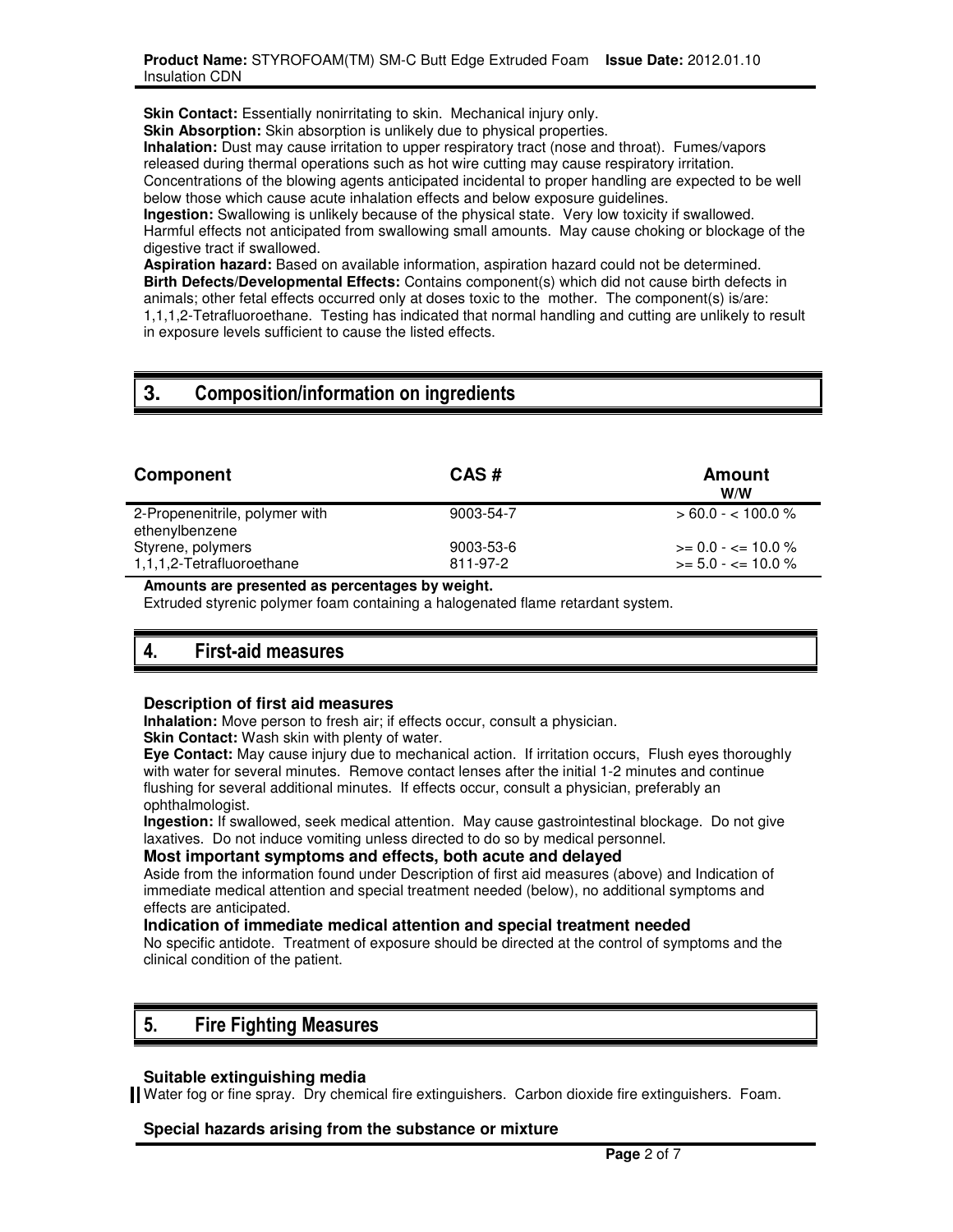**Hazardous Combustion Products:** During a fire, smoke may contain the original material in addition to combustion products of varying composition which may be toxic and/or irritating. In smoldering or flaming conditions, carbon monoxide, carbon dioxide and carbon are generated. Combustion products may include and are not limited to: Hydrogen halides. Based on combustion toxicity testing, the effects of combustion from this foam are not more acutely toxic than the effects of combustion from common building materials such as wood.

**Unusual Fire and Explosion Hazards:** Mechanical cutting, grinding or sawing can cause formation of dusts. To reduce the potential for dust explosion, do not permit dust to accumulate. This product contains a flame retardant to inhibit accidental ignition from small fire sources. This plastic foam product is combustible and should be protected from flames and other high heat sources. For more information, contact Dow. Dense smoke is produced when product burns.

### **Advice for firefighters**

**Fire Fighting Procedures:** Keep people away. Isolate fire and deny unnecessary entry. Soak thoroughly with water to cool and prevent re-ignition. If material is molten, do not apply direct water stream. Use fine water spray or foam. Cool surroundings with water to localize fire zone. **Special Protective Equipment for Firefighters:** Wear positive-pressure self-contained breathing apparatus (SCBA) and protective fire fighting clothing (includes fire fighting helmet, coat, trousers, boots, and gloves). If protective equipment is not available or not used, fight fire from a protected location or safe distance.

See Section 9 for related Physical Properties

# **6. Accidental Release Measures**

**Personal precautions, protective equipment and emergency procedures:** Use appropriate safety equipment. For additional information, refer to Section 8, Exposure Controls and Personal Protection.

**Environmental precautions:** Prevent from entering into soil, ditches, sewers, waterways and/or groundwater. See Section 12, Ecological Information.

**Methods and materials for containment and cleaning up:** Contain spilled material if possible. Collect in suitable and properly labeled containers. See Section 13, Disposal Considerations, for additional information.

# **7. Handling and Storage**

### **Handling**

**General Handling:** Fabrication methods which involve cutting into this product may release the blowing agent(s) remaining in the cells. Use ventilation adequate to keep exposures below recommended exposure limits. See the safety datasheet. Do not enter confined spaces unless adequately ventilated. Mechanical cutting, grinding or sawing can cause formation of dusts. To reduce the potential for dust explosion, do not permit dust to accumulate. This product is combustible and may constitute a fire hazard if improperly used or installed. See Section 8, EXPOSURE CONTROLS AND PERSONAL PROTECTION.

### **Storage**

When large quantities of this product are stored or fabricated, blowing agents may be released. Released blowing agents may thermally decompose to form gases which may accelerate corrosion or rust formation of heaters, boilers, gas fired recirculating air furnaces or heaters, or gas water heaters.

**Shelf life: Use within** 360 Months

| о.                     | <b>Exposure Controls / Personal Protection</b> |       |       |  |
|------------------------|------------------------------------------------|-------|-------|--|
| <b>Exposure Limits</b> |                                                |       |       |  |
| Component              | .ist                                           | vpe " | Value |  |
|                        |                                                |       |       |  |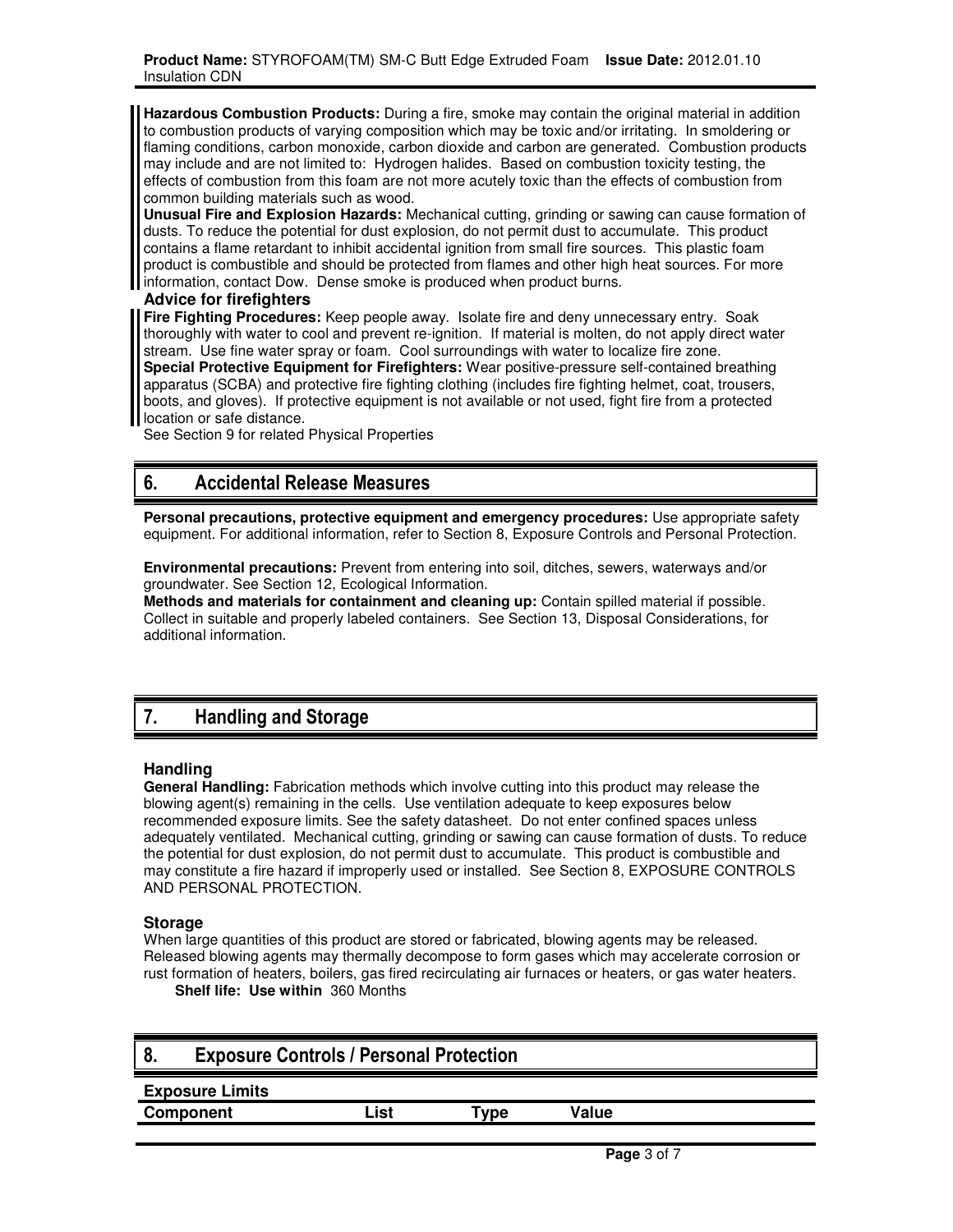#### **1,1,1,2-Tetrafluoroethane** AIHA WEEL TWA 4,240 mg/m3 1,000 ppm

Consult local authorities for recommended exposure limits.

### **Personal Protection**

**Eye/Face Protection:** Eye protection should not be necessary. For fabrication operations safety glasses (with side shields) are recommended. If there is a potential for exposure to particles which could cause eye discomfort, wear chemical goggles.

**Skin Protection:** No precautions other than clean body-covering clothing should be needed. **Hand protection:** Use gloves to protect from mechanical injury. Selection of gloves will depend on the task.

**Respiratory Protection:** Respiratory protection should be worn when there is a potential to exceed the exposure limit requirements or guidelines. If there are no applicable exposure limit requirements or guidelines, wear respiratory protection when adverse effects, such as respiratory irritation or discomfort have been experienced, or where indicated by your risk assessment process. When respiratory protection is required for certain operations, including but not limited to saw, router or hotwire cutting, use an approved air-purifying respirator. In dusty or misty atmospheres, use an approved particulate respirator. The following should be effective types of air-purifying respirators: Organic vapor cartridge with a particulate pre-filter.

**Ingestion:** No precautions necessary due to the physical properties of the material.

#### **Engineering Controls**

**Ventilation:** Use local exhaust ventilation, or other engineering controls to maintain airborne levels below exposure limit requirements or guidelines. If there are no applicable exposure limit requirements or guidelines, general ventilation should be sufficient for most operations. Local exhaust ventilation may be necessary for some operations.

### **9. Physical and Chemical Properties**

| Appearance                      |                                                                   |
|---------------------------------|-------------------------------------------------------------------|
| <b>Physical State</b>           | Board                                                             |
| Color                           | Blue                                                              |
| Odor                            | Odorless                                                          |
| <b>Odor Threshold</b>           | No test data available                                            |
| рH                              | Not applicable                                                    |
| <b>Melting Point</b>            | 90 - 130 °C Estimated.                                            |
| <b>Freezing Point</b>           | Not applicable                                                    |
| Boiling Point (760 mmHg)        | Not applicable.                                                   |
| <b>Flash Point - Closed Cup</b> | Not applicable                                                    |
| <b>Evaporation Rate (Butyl</b>  | No test data available                                            |
| Acetate = $1$ )                 |                                                                   |
| <b>Flammable Limits In Air</b>  | <b>Lower:</b> Not applicable                                      |
|                                 | <b>Upper:</b> Not applicable                                      |
| <b>Vapor Pressure</b>           | Not applicable                                                    |
| Vapor Density (air $= 1$ )      | Not applicable                                                    |
| Specific Gravity ( $H2O = 1$ )  | 0.027 - 0.064 Estimated.                                          |
| Solubility in water (by         | insoluble in water                                                |
| weight)                         |                                                                   |
| Partition coefficient, n-       | No data available for this product. See Section 12 for individual |
| octanol/water (log Pow)         | component data.                                                   |
| <b>Autoignition Temperature</b> | 354 °C ASTM D1929                                                 |
| <b>Decomposition</b>            | No test data available                                            |
| <b>Temperature</b>              |                                                                   |
| <b>Kinematic Viscosity</b>      | Not applicable                                                    |
| <b>Liquid Density</b>           | Not applicable                                                    |

### **10. Stability and Reactivity**

### **Reactivity**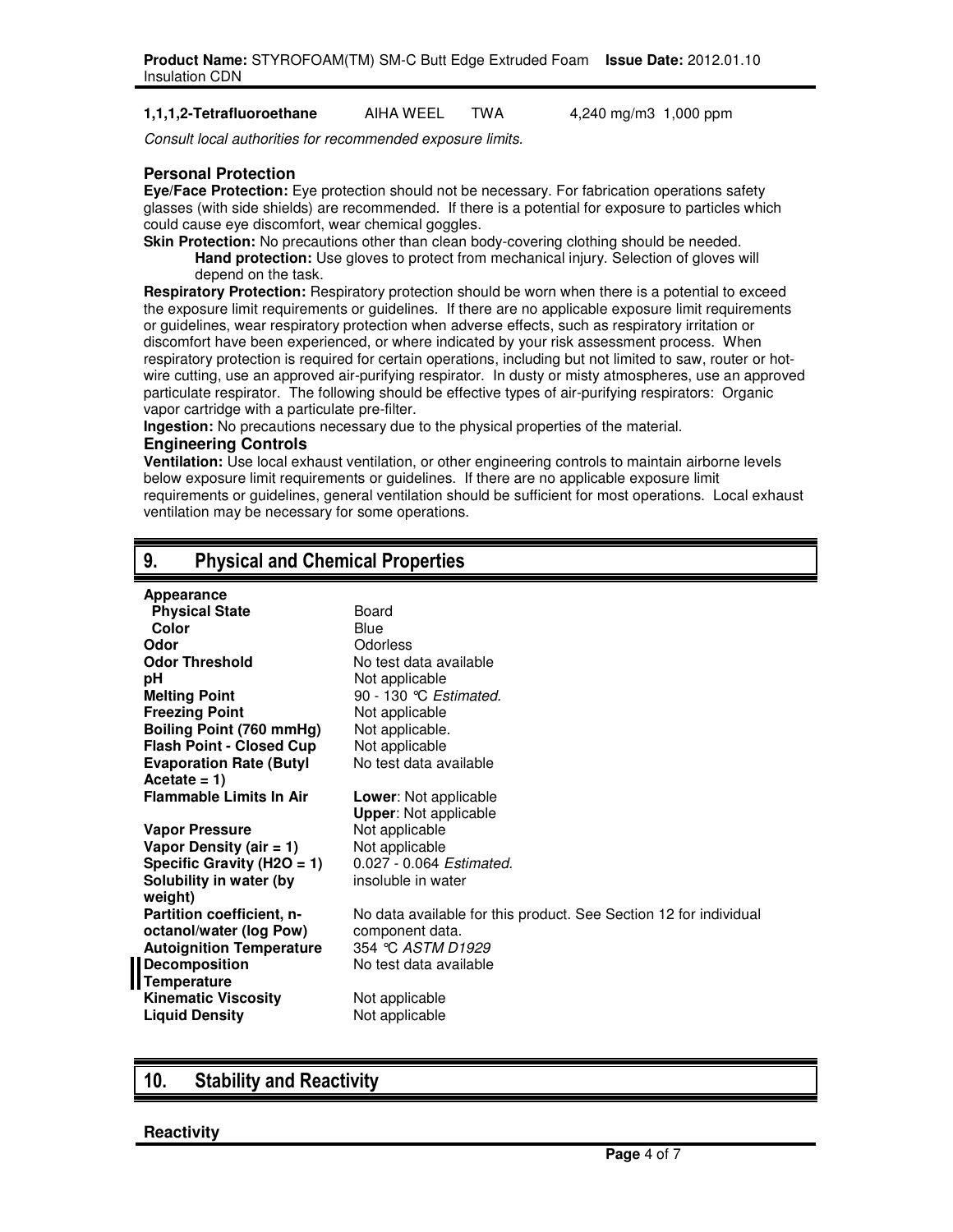No dangerous reaction known under conditions of normal use.

### **Chemical stability**

Thermally stable at typical use temperatures.

### **Possibility of hazardous reactions**

Polymerization will not occur.

**Conditions to Avoid:** Avoid temperatures above 300°C (572°F) Exposure to elevated temperatures can cause product to decompose. Avoid direct sunlight. **Inhibitor:** Cristobalite.

**Incompatible Materials:** Avoid contact with oxidizing materials. Avoid contact with: Aldehydes. Amines. Esters. Liquid fuels. Organic solvents.

### **Hazardous decomposition products**

Does not normally decompose. Evolution of small amounts of hydrogen halides occur when heated over 250°C (482°F). Decomposition products depend upon temperature, air supply and the presence of other materials. Decomposition products can include and are not limited to: Aromatic compounds. Aldehydes. Ethylbenzene. Hydrogen halides. Polymer fragments. Styrene. Under high heat, nonflaming conditions, small amounts of aromatic hydrocarbons such as styrene and ethylbenzene are generated.

# **11. Toxicological Information**

### **Acute Toxicity**

### **Ingestion**

As product: Single dose oral LD50 has not been determined.

**Dermal** 

As product: The dermal LD50 has not been determined.

**Inhalation** 

As product: The LC50 has not been determined.

### **Eye damage/eye irritation**

Solid or dust may cause irritation due to mechanical action. Fumes/vapor released during thermal operations such as hot-wire cutting may cause eye irritation.

### **Skin corrosion/irritation**

Essentially nonirritating to skin. Mechanical injury only.

### **Sensitization**

**Skin** 

Relevant data not available.

**Respiratory**

Relevant data not available.

### **Repeated Dose Toxicity**

Additives are encapsulated in the product and are not expected to be released under normal processing conditions or foreseeable emergency.

### **Chronic Toxicity and Carcinogenicity**

Contains component(s) which did not cause cancer in laboratory animals.

### **Developmental Toxicity**

Contains component(s) which did not cause birth defects in animals; other fetal effects occurred only at doses toxic to the mother. The component(s) is/are: 1,1,1,2-Tetrafluoroethane. Testing has indicated that normal handling and cutting are unlikely to result in exposure levels sufficient to cause the listed effects. Contains component(s) which did not cause birth defects or any other fetal effects in lab animals.

### **Reproductive Toxicity**

Contains component(s) which did not interfere with reproduction in animal studies.

### **Genetic Toxicology**

Genetic toxicity studies on tested components were predominantly negative. Animal genetic toxicity studies were predominantly negative.

### **Component Toxicology -** 1,1,1,2-Tetrafluoroethane

| <b>Inhalation</b> | $> 500,000$ ppm<br>rat<br>LU5U. |
|-------------------|---------------------------------|
|                   |                                 |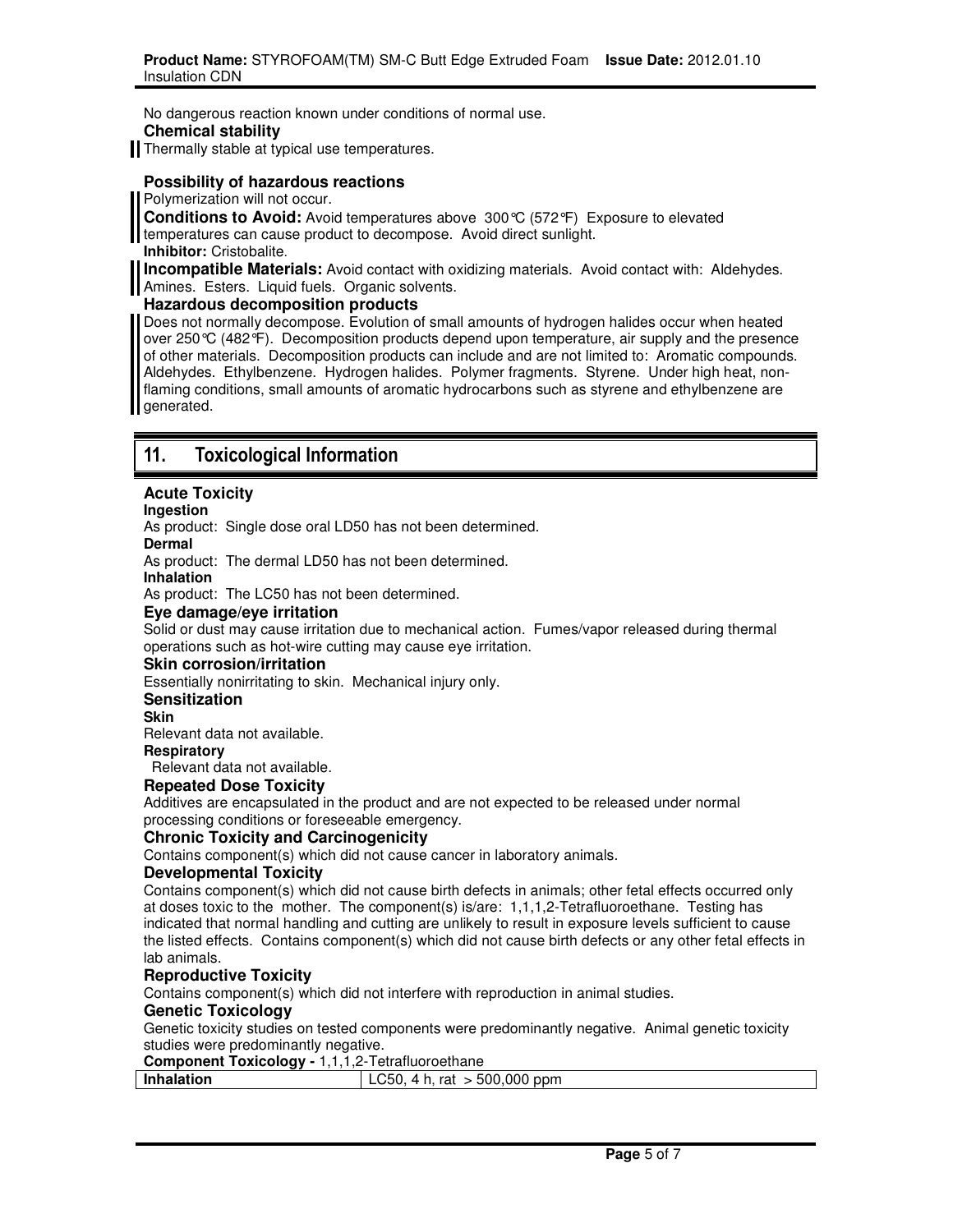# **12. Ecological Information**

### **Toxicity**

Not expected to be acutely toxic to aquatic organisms.

### **Persistence and Degradability**

Surface photodegradation is expected with exposure to sunlight. No appreciable biodegradation is expected. Based largely or completely on information for the blowing agent: 1,1,1,2-tetrafluoroethane (HFC-134a) remains in the foam and diffuses out slowly, most of it degrading in the troposphere to CO2 and HF. 1,1,1,2-Tetrafluoroethane (HFC-134a) has a stratospheric ozone depletion potential (ODP) of zero, relative to CFC 12 (ODP=1).

### **Bioaccumulative potential**

**Bioaccumulation:** No bioconcentration is expected because of the relatively high molecular weight (MW greater than 1000).

### **Mobility in soil**

**Mobility in soil:** In the terrestrial environment, material is expected to remain in the soil., In the aquatic environment, material is expected to float.

### **13. Disposal Considerations**

DO NOT DUMP INTO ANY SEWERS, ON THE GROUND, OR INTO ANY BODY OF WATER. All disposal practices must be in compliance with all Federal, State/Provincial and local laws and regulations. Regulations may vary in different locations. Waste characterizations and compliance with applicable laws are the responsibility solely of the waste generator. AS YOUR SUPPLIER, WE HAVE NO CONTROL OVER THE MANAGEMENT PRACTICES OR MANUFACTURING PROCESSES OF PARTIES HANDLING OR USING THIS MATERIAL. THE INFORMATION PRESENTED HERE PERTAINS ONLY TO THE PRODUCT AS SHIPPED IN ITS INTENDED CONDITION AS DESCRIBED IN MSDS SECTION: Composition Information. FOR UNUSED & UNCONTAMINATED PRODUCT, the preferred options include sending to a licensed, permitted: Recycler. Reclaimer. Landfill. Incinerator or other thermal destruction device.

### **14. Transport Information**

**TDG Small container** NOT REGULATED

**TDG Large container** NOT REGULATED

**IMDG** NOT REGULATED

**ICAO/IATA** NOT REGULATED

### **15. Regulatory Information**

**US. Toxic Substances Control Act**